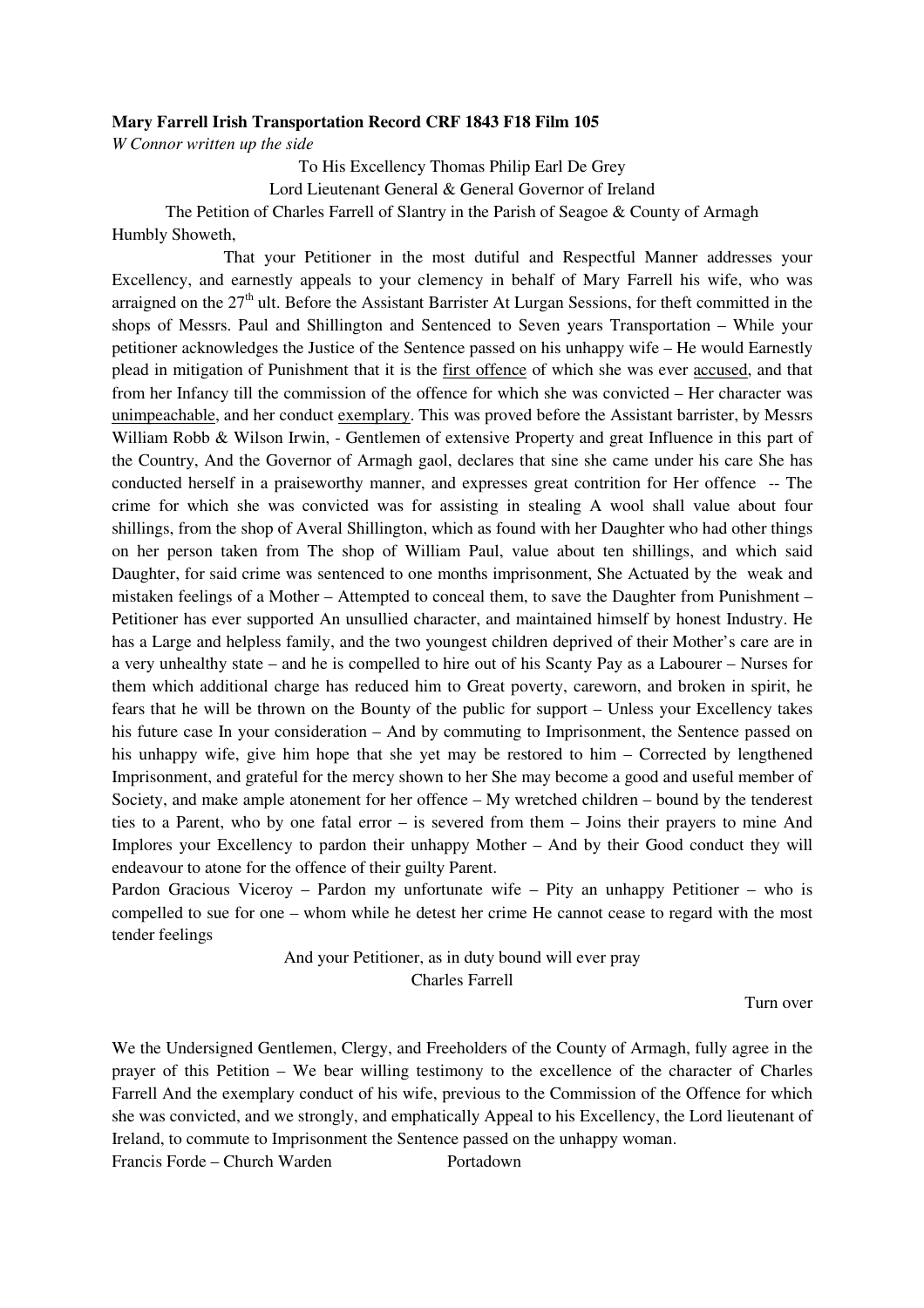| I know nothing personally of the forementioned family, but from the number and respectability of the |                                                               |             |
|------------------------------------------------------------------------------------------------------|---------------------------------------------------------------|-------------|
| signatures, I feel pleasure in supporting the prayers of the petition. Horace J. Townsend – Clk      |                                                               |             |
| William Paul – one of the prosecutors                                                                |                                                               | Portadown   |
| Averal Shillington – one of the prosecutors                                                          |                                                               | $D^{\circ}$ |
|                                                                                                      | <i>Illegible signature</i> Manager of the Belfast Branch bank | $D^{\circ}$ |
| Harford Montgomery – Baker & Grocer                                                                  |                                                               | $D^{\circ}$ |
| Marley $-$                                                                                           | Grocer                                                        | $D^{\circ}$ |
| John J. Maclay/Marlay? -Corn Factor                                                                  |                                                               | $D^{\circ}$ |
| Henry Hawley Do & Grocer                                                                             |                                                               | $D^{\circ}$ |
| Josh Geo Wolsey                                                                                      | Do & Do                                                       | $D^{\circ}$ |
| Wm [Subody?] M.?. M.R.C.S.I. etc etc                                                                 |                                                               | $D^{\circ}$ |
| <i>[indecipherable]</i> Manager of the [] Branch Bank                                                |                                                               | $D^{\circ}$ |
| James Beattie Linen Draper & Merchant                                                                |                                                               | $D^{\circ}$ |
| John Malcomson                                                                                       |                                                               | $D^{\circ}$ |
| <b>JnVerner</b>                                                                                      |                                                               | $D^{\circ}$ |
| The convict Mary Farrell was never charged with any crime but the one for which she is now           |                                                               |             |
| sentenced to be transported. Lawrence J. Morgan PP of Seagoe                                         |                                                               |             |
| I am sure these gentlemen would not sign any thing but the fact. <i>indecipherable signature</i>     |                                                               |             |
| Derrybrughas<br>Wm Robb                                                                              | Daniel Bullar                                                 |             |

William J. Robb  $D^{\circ}$ Banview

We the above named, do Request his Worship E. Tickell the Assistant Barrister For the County of Armagh, to Support the Prayer of the said Petition to his Excellency Earl De Grey.

And your petitioners, as in Duty bound will and shall For ever pray, for a long continuance of the Administration By which we are governed, and a long and happy life to one Noble Viceroy, is the constant and fervent Prayer of your Petitioners.

Dated at Portadown this  $14<sup>th</sup>$  day of November 1843

From the respectability of the persons who have signed the [ ] Memorial with many of them have personally augmented I have put my signature here*. Indecipherable signature* Wilson Irvine Keaira Linen Manufacturers.

> \*\*\*\*\* F `8 1843 Mary Farrell Larceny 7 yrs  $T^n$ I am sorry to say that I can find no reason to alter the sentence Nov 22 1843 *initials*  Ass Bar ans<sup>d</sup>  $22<sup>nd</sup>$ Gaoler infor<sup>d</sup> do Another Memorial annexed 17 Dec/43 Confirmed Dec 18 *initials* Gaoler infor<sup>d</sup>  $14<sup>th</sup>$  initials

> > \*\*\*\*\*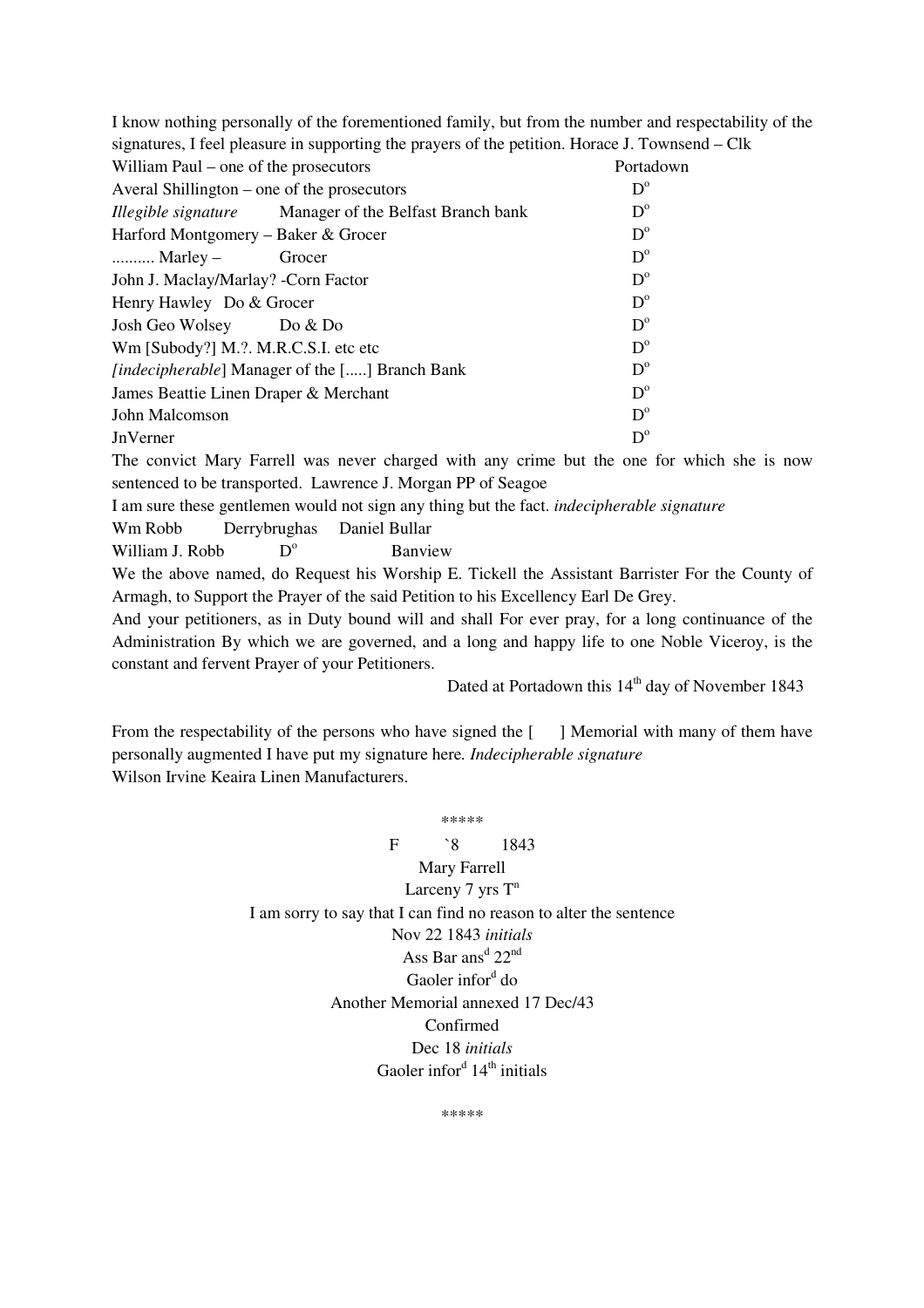Sir

10 Clair St 20<sup>th</sup> November 1843

I have had the Honor of receiving your Letter of the  $17<sup>th</sup>$  Inst. Enclosing the Memorial of Charles Farrell, the Husband of Mary Farrell, under sentence of Transportation in Armagh Gaol, & the Father of Catherine Anne Farrell under Sentence of a months Imprisonment in the same Gaol. – The Prisoner Mary, was tried on two Indictments at the last Lurgan Sessions; On the First for stealing on the  $5<sup>th</sup>$  August in Portadown 15yds of printed Calico, a woolen Handkerchief, & a woolen plaid Shawl the Goods of William Paul & on the  $2<sup>nd</sup>$  for stealing she was tried along with her Daughter then s<sup>d</sup> Catherine Anne Farrell for stealing on the same day in Portadown a Woolen Shawl & 2 pair of Shoes, the Goods of Averill Shillington on both Indictments Verdicts of "Guilty" were given by the Juries. The Daughter Catherine A. Farrell was included in the First Indictment but the Grand Jury in that case ignored the Bill as ag<sup>st</sup> her. In the First Case Wm J. Paul proved that he saw Mary Farrell twice on the  $5<sup>th</sup>$  of Aug<sup>st</sup> in his Father (Wm Pauls) Shop in Portadown. She did not buy any thing, the second time she came there she was accompanied by her Daughter Catherine, They were looking at Handkerchiefs or Shawls as if they wanted to buy some. The young man (the Shop man) showed her three. There were three young men employed in the shop – Hutchinson – H. Robb & W. Massaroon

- Mr McCaffery, P. Constable, then produced 15 yards of pink printed Calico, & a Shawl which were shown to the W<sup>ss</sup>, Wm J. Paul,  $\&$  were identified by him as his Father (Wm Paul's) Property. They were in his Father's Shop, xxxxx about 2 o'clock on the  $5<sup>th</sup>$  Aug<sup>st</sup> there was [...] one Piece of Calico of the same Pattern belonging to his father. The Shawl was marked by Witness the Night previous to the 5<sup>th</sup> Aug<sup>st</sup>. The Prisoner Mary, said when taken, that she had bought this Shawl a week previous to that day. The Calico had the owners Shop Mark. The Prisoner Mary it was who asked to then see Shawls when she came into the Shop.

Hutchinson – H. Robb & Wm Massaroon were then sworn  $\&$   $ex^d$  They did not sell or part with the articles last mentioned. The latter deposed that he shewed the prisoner Mary 3 Handkerchiefs or Shawls & then one of these was the one produced by Mr McCafferty the Policeman, W<sup>ss</sup> did not sell or dispose of it, identified Shawl.

The [Watch?] P.C. deposed that he was called on Saturday the  $5<sup>th</sup>$  Augst to Mr Shillingtons Shop in Portadown that on going there he found two women, Mary Farrell & her Daughter Catherine in Custody, being charged by a Shopman of Mr Shillington, & with having stolen a Woolen plaid Shawl, the property of Mr Shillington; that Witness searched the Prisoners, & found concealed on the Person of the youngest a Piece of printed pink Cotton & a woolen plaid Shawl; which were the articles identified as belonging to Mr Paul that he also found two Pair of Leather Shoes & another Shawl that on the person of Mary not positively identified.

The P. Catherine was with her mother when she was searched & when he arrested them. Mr W.J. Paul, the first  $W^{ss}$  came in the Evening xxxxxxxxxxxxxxxx to where the Prisoners were

Mary Farrell, the Pr said that they had brought the printed Calico & the Shawl in Mr Paul's Shop.

For the Prisoner.

Mr Robb & Mr Wilson, two respectable Persons, gave Prisoner a good Character for Honesty.

I told the Jury that if they believed the calico & the Shawl to be stolen by Catherine, the Daughter, they s<sup>d</sup> not convict the Mother, unless they believed the latter to have been present aiding  $\&$  assisting in the Robbery – The Jury found her "Guilty".

The second case Mary & her Daughter Catherine were both indicted & tried for stealing of 2 Pair of Shoes, 4 yards of Cotton & a woolen plaid Shawl, the goods of Averill Shillington.

 $1W$ <sup>ss</sup> Joseph Russell is a Shopman of Mr Shillington – on the 5 of Aug<sup>st</sup> the two Prisoners came into the Shop, the eldest asked to see some Shawls – shewed her  $6-$  and the eldest take one of these  $\&$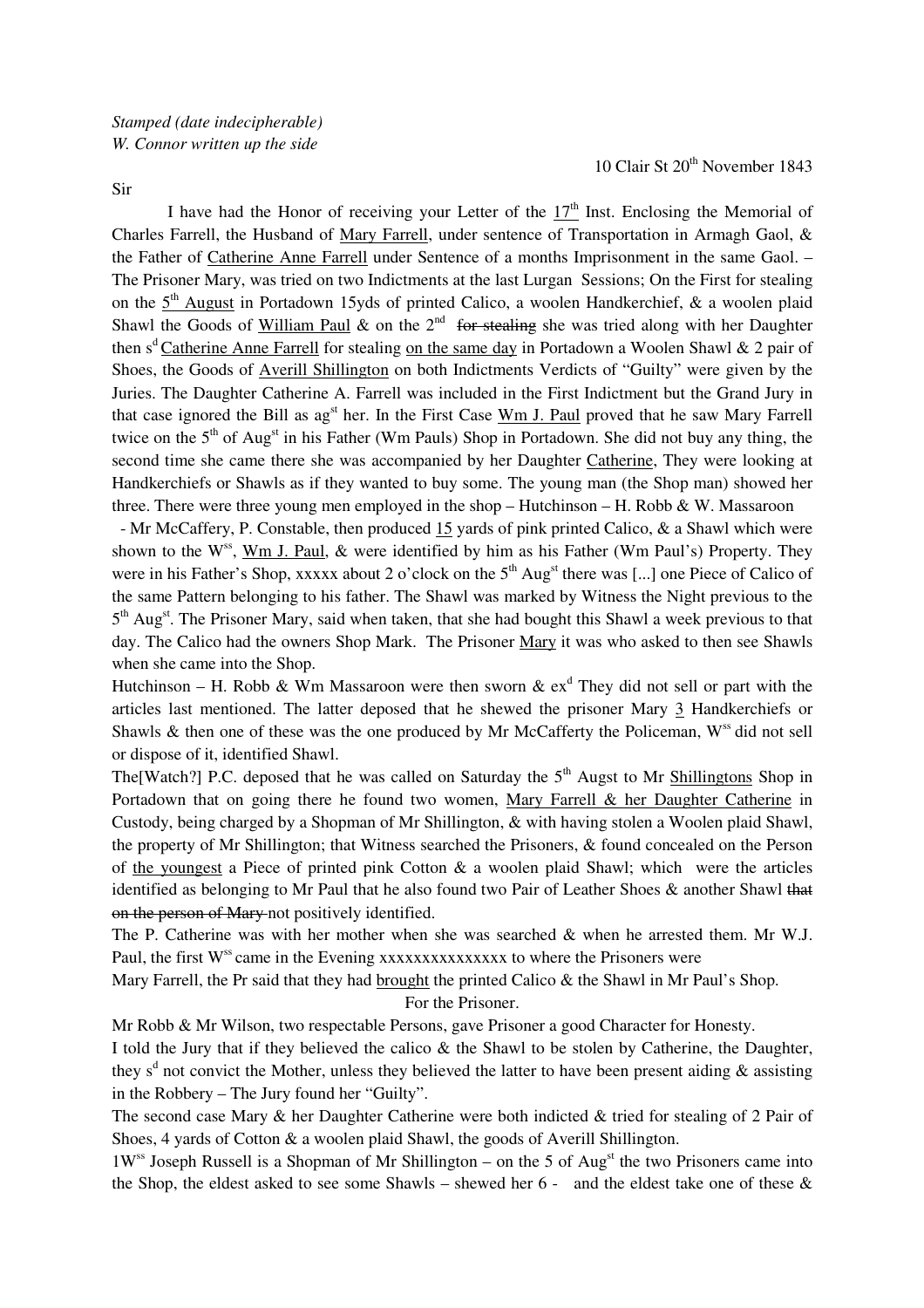hand it to the younger,  $W^{ss}$  turned away for a moment or two,  $\&$  as he did so he heard the eldest say to the younger, "to go out  $\&$  tell her Father that she was buying a Shawl". When  $W^{ss}$  again came to the Counter, the young Woman had gone out –  $W^{ss}$  then counted the Shawls & missed one –  $W^{ss}$ immediately went after the young Woman, & upon coming up to her in the Street & catching hold of her, she dropped the Shawl (which she had under her arm & said that as he had not got it on her Person he could do nothing to her – The Mother then came up  $\&$  said "that as we had got our own nothing could be done to them". W<sup>ss</sup> then gave the Prisoners in charge to the Police  $\&$  saw Jn McCaffery search them & find the articles before mentioned as stated in her last Trial. The Shawl which  $W^{ss}$  produced was Mr Shillingtons  $\&$  the one which the Prisoner Catherine took out of the shop & dropped in the street. W<sup>ss</sup> also identified 4 yards of Cotton as Mr Shillingtons – which were produced to Witness in Court by J McCaffery – Mr Shillington amongst various other articles sells Shoes. The Shawl which Catherine dropped in the Street, was out of the 6 W<sup>ss</sup> shewed to her Mother. Has no doubt but that the shoes were Shillingtons.

2 W<sup>ss</sup>. Rob<sup>t</sup> Carttes – is employed with W<sup>m</sup> Francis in the Shoe Department in Mr Shillingtons. – looks on the two Pair produced they are new ones, believes both were Mr Shillingtons, but can only positively identify one Pair. This Pair was in the Shop on the  $5<sup>th</sup>$  of Aug<sup>st</sup> & Witness did not sell it – was the only Person selling Shoes that day.

 $3 \text{ W}^{\text{ss}}$  W<sup>m</sup> Francis – looks on Shoes – did not sell them Rob<sup>t</sup> Carttes was the man in the Shop selling on  $5 \text{ Aug}^{\text{st}}$ .

4 Wss McCaffery P.C. proves that the Shoes & Shawl shown to Witnesses were those which were taken from Catherine,  $\overline{xxxx}$  He also (with one McAnally) searched the Prisoners House & in it found a pawn Ticket of the ["Mout de picte.?" ] Establishment in Portadown, xxxxx which he produced & showed to the 5 W<sup>ss</sup> Flavill, who is an  $[0, \ldots]$  in the In<sup>st</sup> de [picte?] Establishment looks on Ticket, gave it to the Prisoner Mary on her pawning 4 yds of Cotton, on looking at the Ticket I discovered that it bore date on the  $2<sup>nd</sup>$  of Augst & that consequently it could not relate to the same Robbery for which the prisoners were indicted namely that on the  $5<sup>th</sup>$  of Aug<sup>st</sup> & I xxxxxx told the Jury to discharge this Part of the Case as relating to the 4 yds of Cotton out of their Recollection that it ought not to affect either of the Prisoners'

I told the Jury in this Case, also, that if they believed that Catherine took the Shawl out of the Shop, innocently concurring that her Mother  $w<sup>d</sup>$  pay for it & without any criminal intention of stealing it that neither of the Prisoners ought to be convicted for such Taking of it, & that alltho they might think that the daughter took it with the Intention of stealing it, still that they could not convict the Mother for the stealing unless she was aiding  $\&$  assisting in the Robbery  $\&$  that with respect to the Shoes in the same Manner, if the Mother was not participating in the Taking or in assisting or concealing or aiding the Daughter in taking them The Prs ought to be acquitted as to  $\lceil \ \ \rceil$  – The Jury found both Prs Guilty – The two Magistrates, who were on the Bench along with me during these Trials concurred that the Mother was the Principal offender, that she had used her Daughter purely as an assistant in Shoplifting & that having been convicted of two Larcenies & there being every Reason to think she had also stolen on a diff<sup>t</sup> occasion the cotton which she had pawned, they determined that she (the Mother) sh<sup>d</sup> be sentenced to 7 years Transportation. This Sentence I pronounced, alltho from the Character which she had [received?] & from her not having been previously convicted, I should have been inclined to have sentenced her only to Imprisonment. I have stated the Cases thus fully that all the facts of them may be before his Excellency. I have the Honor to be Sir

> Your obt Servant Ed Tickell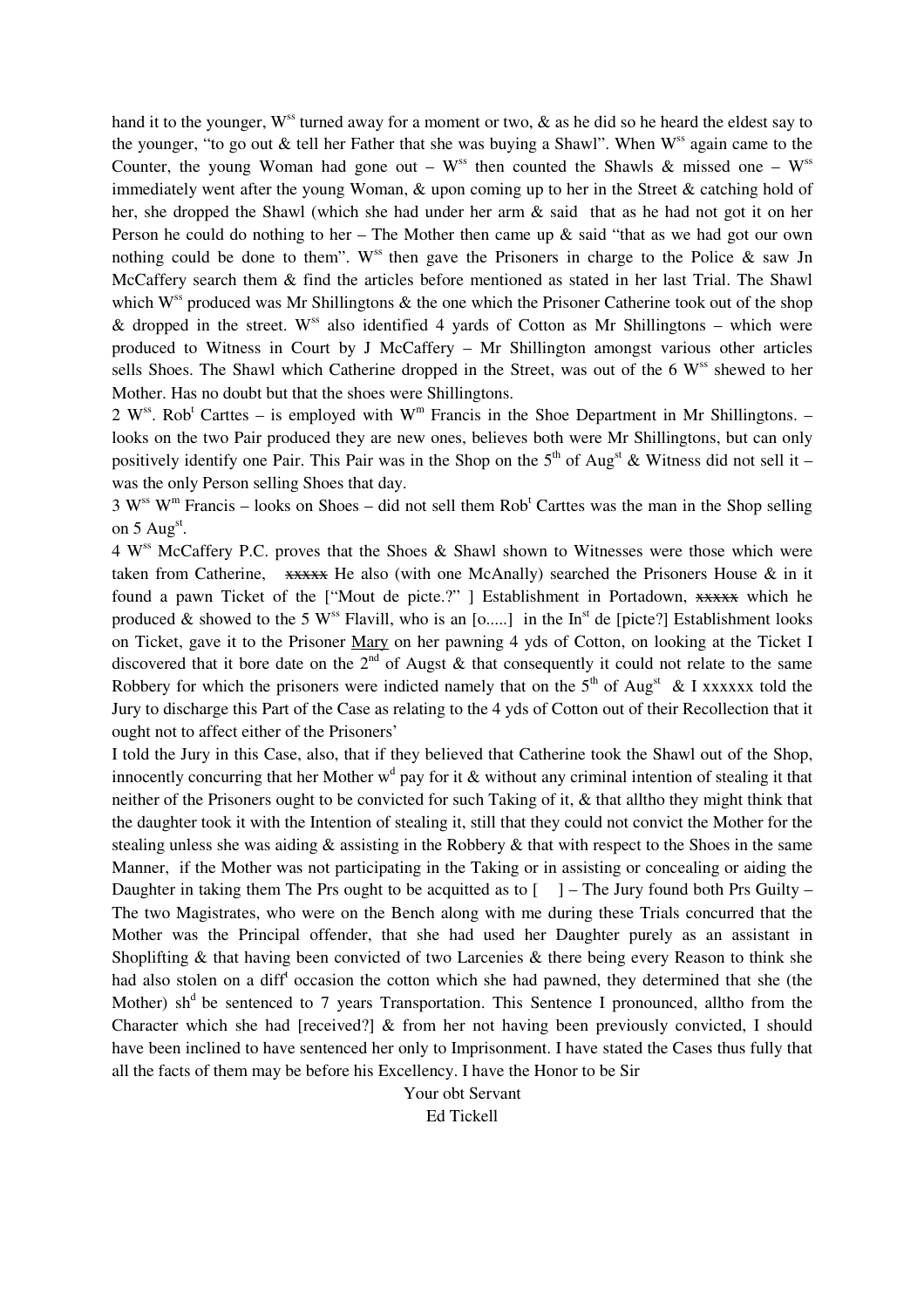*Stamp mark faded W. Connor written up the side* 

To His Excellency Earl De Grey, Lord Lieut.. General and General Governor of Ireland etc etc The petition of Charles Farrell of Ballinary in the Parish of Seagoe Barony of Oneilland East and County of Armagh.

Humbly Sheweth,

That petitioners Wife Mary Farrell was tried and found Guilty at the Quarter Sessions held at Lurgan on the 27<sup>th</sup> October last for Shop lifting to a small amount and Sentenced to Seven years Transportation,

 Petitioner begs leave to state to your Excellency that it was the first crime ever She committed or ever was charged with.

 Petitioner most humbly implores your Excellency's Mercy on behalf of his Wife that you may be pleased in your Goodness and mercy to mitigate her punishment as she has a family of seven small children all female the eldest only 15 and the youngest only 18 months old now in her arms in Dublin where she is a convict.

Should your Excellency be pleased to grant a mitigation of her punishment

Petitioner as in duty bound will

### Ever pray

Charles Farrell

L Dobbin Ellert hall [.....] Min Portadown William Irwin of Kearn Linen manufacturer Wm Marley Merchant *2/3 indecipherable names* 

I witness that Mary Farrell conducted herself properly whilst in Armagh Jail, & state [.....] from the [....] representation made to me at Portadown, to recommend this case to the consideration of His Excellency the Lord Lieutenant.

[P......] Henry D.D. Presb<sup>n</sup> Chaplin Armagh Jail Thomas A. Prentice James Gibson Snr Presbyterian Minister of Lisbooney near Tynan County Armagh

Mary Farrell conducts herself extremely well during her [xxx] imprisonment in the Armagh jail Patrick Rooney R.C. Chaplin Armagh Jail

\*\*\*\*\*

*W Connor written up the side* 

To His Excellency Thomas Philip Earl De Grey

Lord Lieutenant General & General Governor of

Ireland

The Petition of Charles Farrell of Slantry in the Parish of Seagoe & County of Armagh Humbly Sheweth,

 That your Petitioner in the most dutiful and Respectful Manner addresses your Excellency, and earnestly appeals to your clemency in behalf of Mary Farrell his wife, who was arraigned on the 27<sup>th</sup> ult. Before the Assistant Barrister At Lurgan Sessions, for theft committed in the